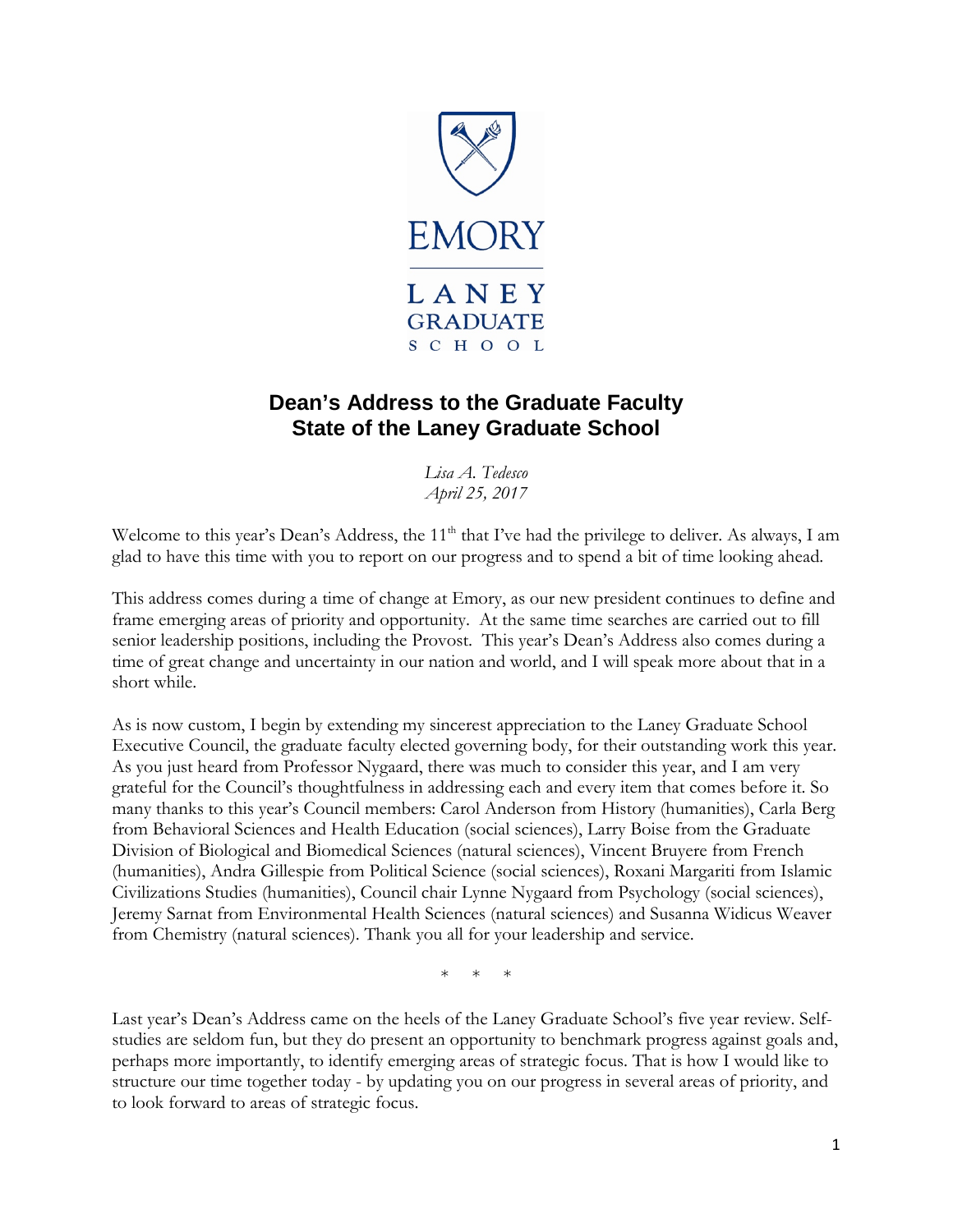## **This year, we took important steps in the areas of student support and academic affairs.**

As you know, twelve-month funding across all PhD programs has long been a priority for LGS. This past fall, it was my great pleasure to announce that PhD students in programs with elevenmonth funding plans would immediately move to twelve months of funding.

The move was a tangible sign of our commitment to graduate education and program competitiveness. It represented a 9% increase in annual stipends for about 25% of our students, and was meant to help students advance their studies and research, as well as support the timely completion of their degrees. Needless to say, it was probably my most popular announcement of the year for a quarter of our student population.

To those of you in the room whose students were previously on 11-month funding plans, I would like to thank you for your patience as we worked toward this important goal. I would also like to thank my colleagues in the Laney Graduate School who have worked hard to improve and calibrate our budgetary and operation processes in order to make this possible. This is a goal I've been working toward for many years, and to see it realized this year was incredibly gratifying.

This year, we also accomplished an important goal in the area of academic affairs: revising our candidacy policy. Updating our policy was important for several reasons.

- The first was **time to degree**, which is an important indicator of program quality. Our previous policy's credit hour requirement was higher than many of our peers, as was the time limit for admission to candidacy. The new policy aligns us with many of our peers, reducing both the number of credit hours required for admission to candidacy and the time limit for admissions from four years to three.
- A second consideration was **fellowship opportunities**. Our former policy delayed some students' eligibility for external fellowships, including dissertation completion fellowships. The new policy helps to resolve this issue, allowing students to gain important experience in a grant environment by advancing to candidacy sooner.
- A third consideration was **clarification and simplification**. Quite frankly, our former policy could be confusing as it related to credit hours counting and advanced standing. Many of you  $-$  as well as our students  $-$  were kind enough to point that out over the years, and we heard you. The new policy resolves those issues by reducing and simplifying the credit hour requirement and eliminating advanced standing altogether.

We have received a lot of positive feedback about the new policy. We have also worked to address concern from some programs about the curriculum changes that will be necessary to align with the new policy. For those programs with curriculum that needs shifting, we have outlined a process and timeline that will accommodate the migration.

Again, many thanks to our programs' patience as we worked this important change through our governance and feedback channels.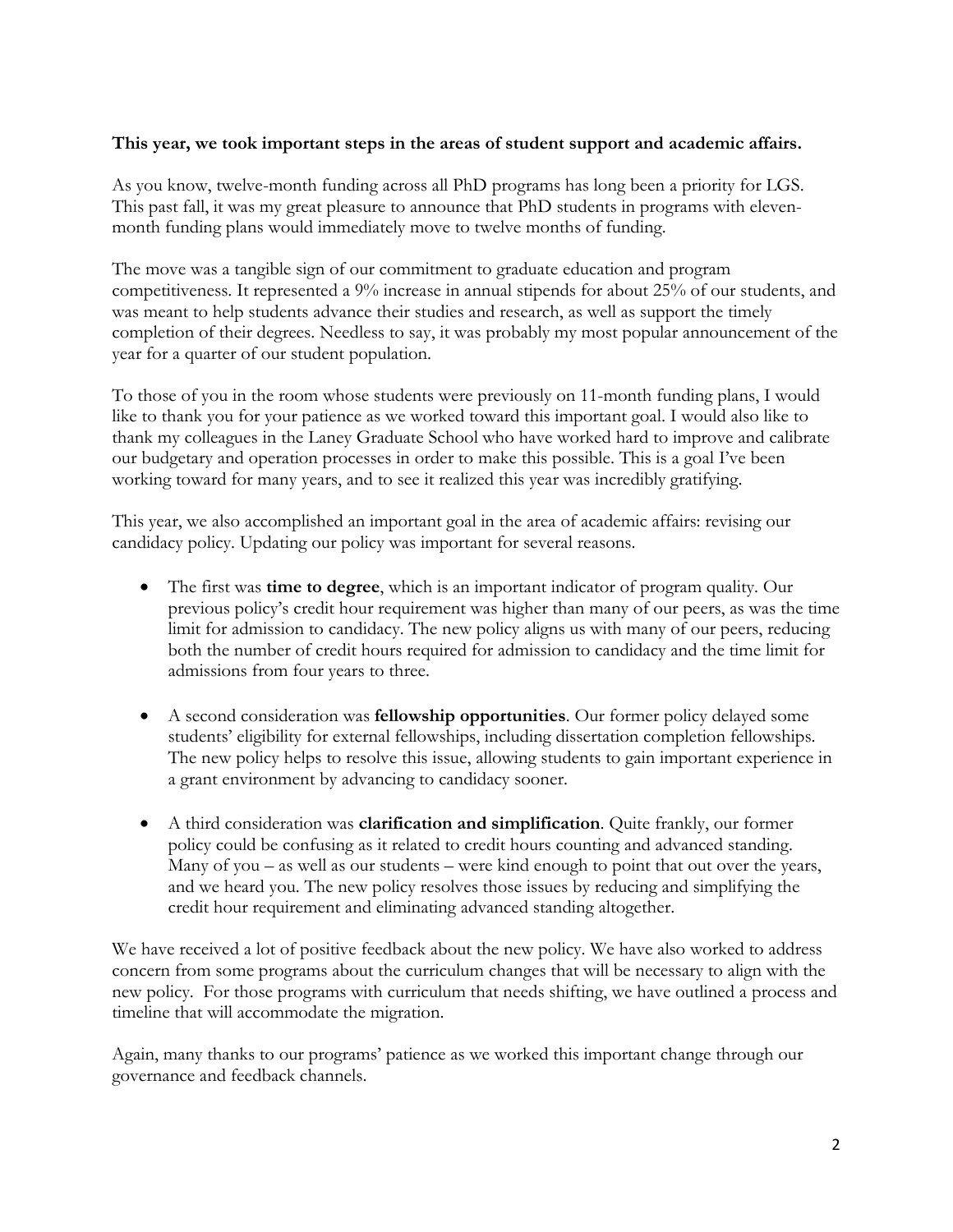#### \* \* \*

#### **This year, we also made progress in the area of innovations in doctoral education**.

As you might recall, last spring we received a \$50,000 pilot grant from the Luce Foundation's Higher Education Program to pilot the *Communities of Practice* project or COP. The project launched this past fall, and is moving into a signature phase this summer.

The COP consists of interdisciplinary teams of students – both master's and doctoral – as well as faculty and development practitioners who work in international settings. In addition to a yearlong seminar, the project also includes an international field work component. Throughout the academic year, the 15 or so COP students met with representatives of organizations devoted to international development in a weekly seminar to explore new directions in graduate education and development practice. I had the privilege of sitting in and sometimes adding my views on the many topics of discussion. The discussions represented the struggle to understand personal and professional space, and to uncover and debate assumptions -- theoretical and practical, useful and not so useful, culturally transmitted and organizationally transacted. This summer, the first cohort will embark on their first international practicum, with the goal of testing contours for defining global skills. It will certainly be interesting to re-convene with returning students this fall to reflect on their experiences.

This spring, LGS received a \$1.5 million grant from the Mellon Foundation to support the new *Mellon Humanities PhD Interventions Project*. The project will support advancement in humanities doctoral education, with particular emphasis on providing grant support to graduate faculty and students to be change-makers in their programs and curriculum, exploring how a greater awareness of the varied professional paths of humanities PhDs might be embodied in programs of doctoral training.

This project represents a new stage in an important set of developments that have been going on for some time. When I arrived at the Laney Graduate School ten years ago, there were a handful of programs focused on the professional development and training of students. This year, we offer nearly 60 events with a professional development and career planning focus. Where there was tangential attention paid to issues of career planning and professional development, there is now intense focus. Where there were few career planning opportunities and resources for students, there are now many.

While the growth of this programming has taken a lot of dedicated reflection, leadership and effort, it has primarily addressed low hanging fruit, and has been centrally organized and administered. We are gaining traction and seeing success. We are ready to face the next challenge, the high hanging fruit, if I may.

That challenge is cultural. For the most part, our graduate programs are structured to guide students to traditional faculty careers. But as a recent Mellon-commissioned report noted, intentionally or unintentionally, "close to half of humanities students will not achieve tenure-track positions, and only a fraction of them at research universities…." (*Reforming Doctoral Education, 1990-2015*) So if we are to truly better prepare humanities graduates for career success in the full range of careers they do in fact move into, then how should those career outcomes be reflected in graduate program curricula and other elements? That is the high hanging fruit the Mellon project aims to pick.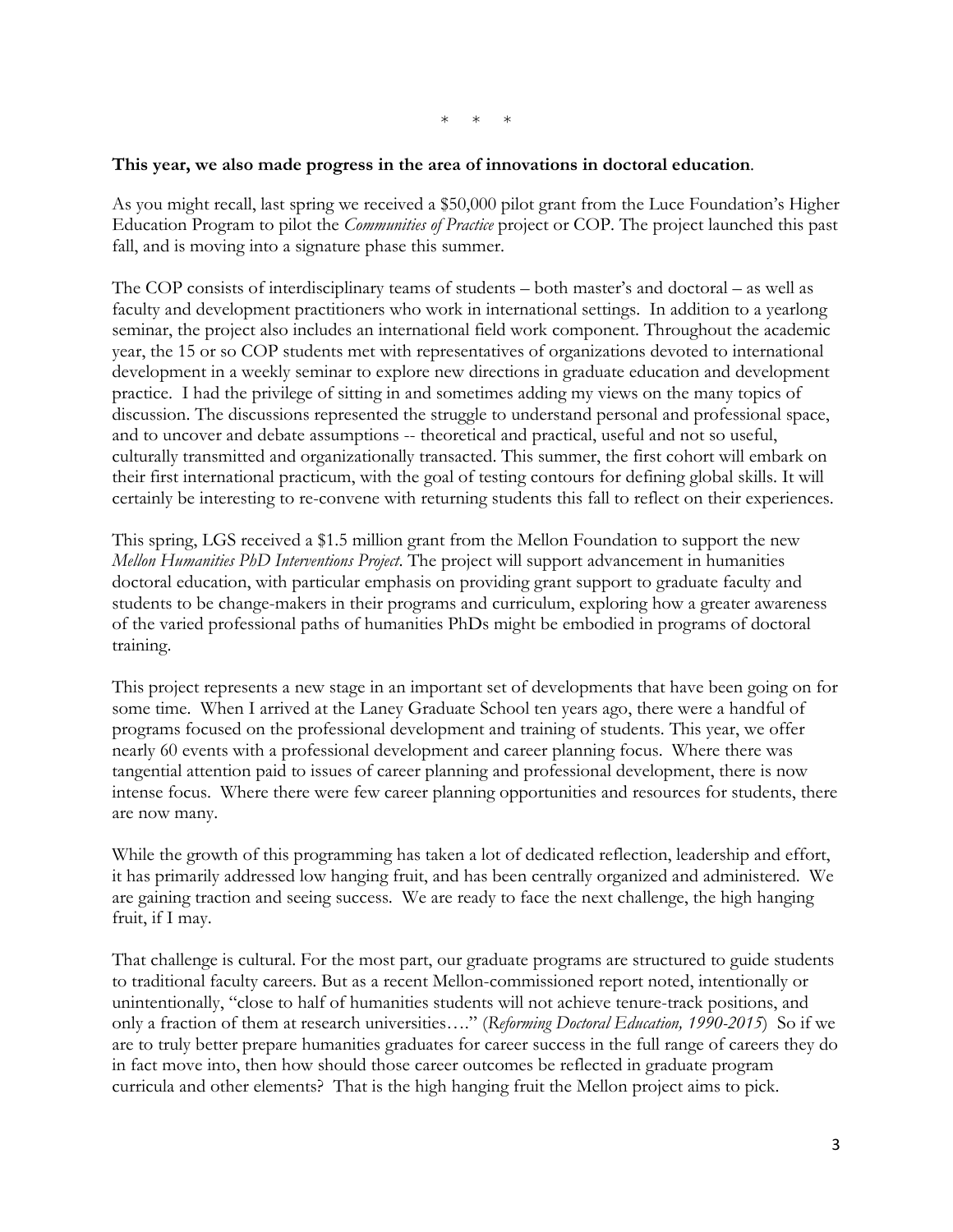To address this, our Mellon project will emphasize opportunities and direct support for graduate faculty and students to design and implement change. Mellon funds will promote intervention at four levels:

- **First, we will offer PhD Program Intervention Grants**. We will invite program leadership to submit collaborative, cross-program proposals that respond to two or more challenges recommended by the commissioned Mellon Report that I mentioned earlier.
- **Second, we will offer Graduate Faculty Curriculum Development grants**. We will provide grants to design creative and effective ways to incorporate public scholarship and new competencies into existing or new graduate courses designed for humanities students from multiple programs.
- **Third, we will offer Student Intervention Grants**. These grants will support students' engagement and exploration of public scholarship, innovative teaching and non-academic career opportunities. This will include piloting two new completion fellowships, the Dean's Public Scholarship Teaching Fellowship and the Dean's Public Scholars.
- **And fourth, we will offer Humanities Interventions Programming and Events**. At the end of each academic year, we will hold a symposium where faculty grant recipients and student fellows will share projects, progress and notable outcomes. We will also invite scholars external to Emory to share their work and join our campus conversation about future directions of humanities scholarship and training.

This project is based on the principle that sustainable change must come from program faculty and students and be integral to the curriculum, not simply 'on top of' everything else. In this way, the project is similar in its planned impact that our NIH-BEST project has been to participating faculty and trainees in the STEM disciplines, and to the efforts that have emerged from NSF. In all cases, it is as important for a graduate dean to enable change as it is to lead it. While our newest Mellon project and framework will be introduced from the top, so to speak, through LGS, most of the action and change will occur on the ground, with faculty and students leading the way.

I believe that this project will empower more students and faculty to begin redefining the boundary conditions of graduate training and career planning in the humanities. We are currently working to form a faculty advisory board for this project, and I look forward to updating you on our progress as we go along, and certainly at next year's Dean's Address.

\* \* \*

## **A third area of progress I want to discuss is diversity and inclusion.**

I would like to acknowledge the work of our Director of Diversity, Community and Recruitment, Damon Williams. Damon has been an incredible leader in this mission-critical work, and we are fortunate to have his perspective and expertise.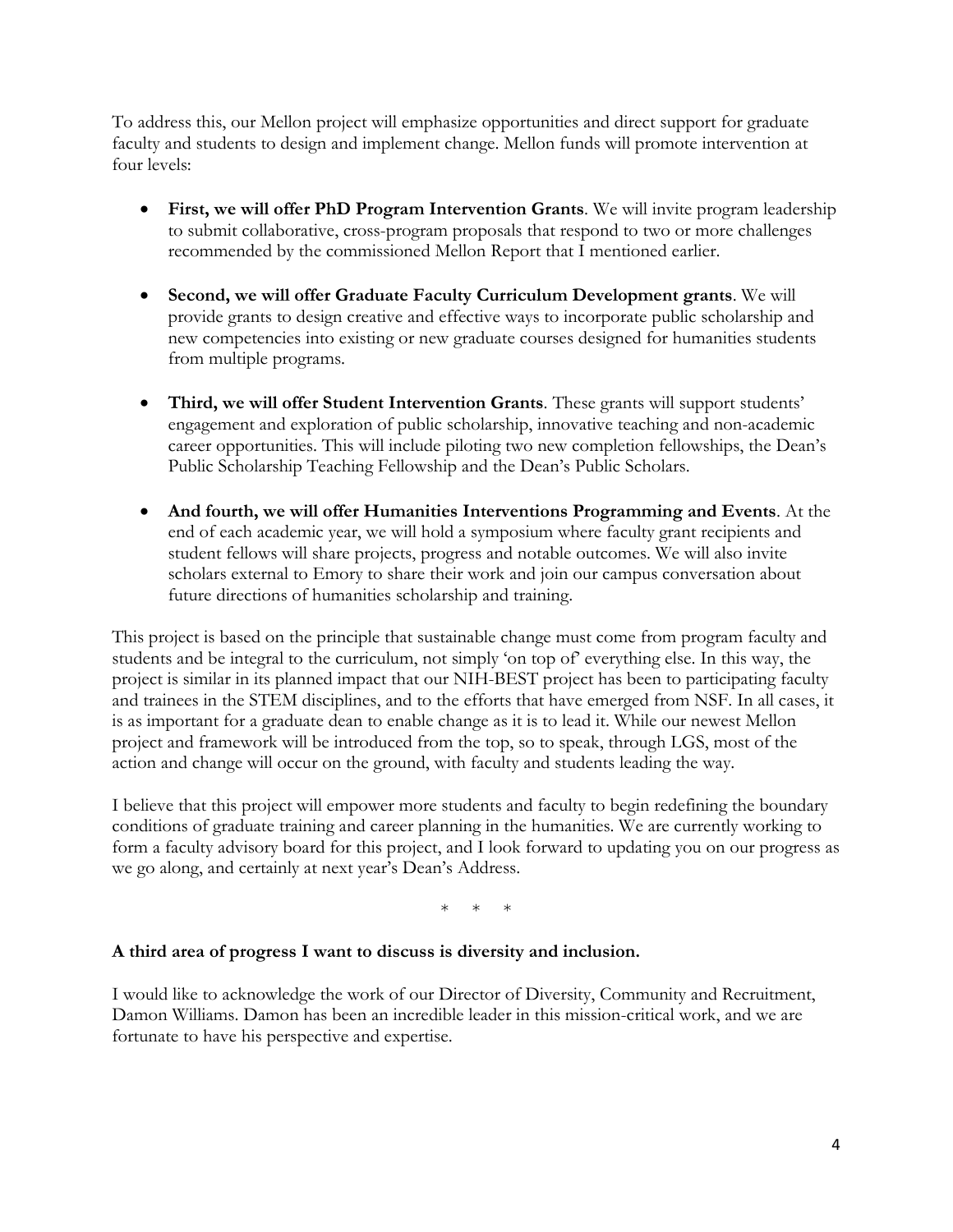In addition to Damon's substantial recruitment and outreach efforts across the country and beyond, we are also making headway in other important ways. I'll say a few words about some that have been particularly important to us this year.

- I am pleased to announce that we have been invited, along with Johns Hopkins, to apply to become members of the Edward Alexander Bouchet Graduate Honor Society, co-founded by Yale and Howard universities. The society is named in honor of Dr. Bouchet, the first African American doctoral recipient in the U.S. and "seeks to develop a network of preeminent scholars who exemplify academic and personal excellence, foster environments of support, and serve as examples of scholarship, leadership, character, service and advocacy for students who have been traditionally underrepresented in the academy." It is truly an honor to be invited to apply for membership.
- I am also pleased to share that this summer, in partnership with the United Negro College Fund, LGS will welcome the first cohort of Laney-UNCF Summer Scholars. Five STEM field students from local HBCU institutions, including Morehouse, Spelman, and Clark Atlanta will participate in Emory's SURE program for 10 weeks. We are looking forward to welcoming them.
- This year, all of our graduate programs, primarily their admissions committees, received unconscious bias training. Identifying and addressing unconscious biases and implicit associations at the admissions stage are critical to efforts to diversify the student cohort. The training was generously facilitated by Emory's Office of Equity and Inclusion, and we received a lot of positive feedback about the experience.
- And finally, after some consideration and at Damon's urging, we moved the annual STEM Research and Career Symposium from late spring to early fall in order to capture those students whose first research experience might occur in the summer. This year, we had 42 applicants for doctoral study who had participated in the STEM Symposium; 11 were offered admission, and seven accepted. Those numbers are dramatically higher than in previous years, so we will continue to host the STEM Symposium in the fall.

We have known for some time that efforts to truly diversify our applicant pool and student body would require significant investment of resources, feedback, reflection and patience. I am happy to report that we are beginning to see improved progress and greater momentum. The results, though still far short of where we would like to be, are promising and validating. We believe we are on the right track. But this is only one piece of the puzzle.

Beyond admissions, and in response to student feedback, we have also increased our programming with events and forums that address issues of and related to diversity, including how diversity and inclusion relate to ethics, mentoring, and professional development.

• This past fall, we welcomed back to Emory Theater Delta for interactive theater performances with graduate students and, separately, graduate faculty. The performances tackled faculty-graduate student mentoring, as well as communication, giving critical feedback, the impact of cultural identity and microgaggressions. It is an engaging way to do meaningful training, and we will likely invite them back again.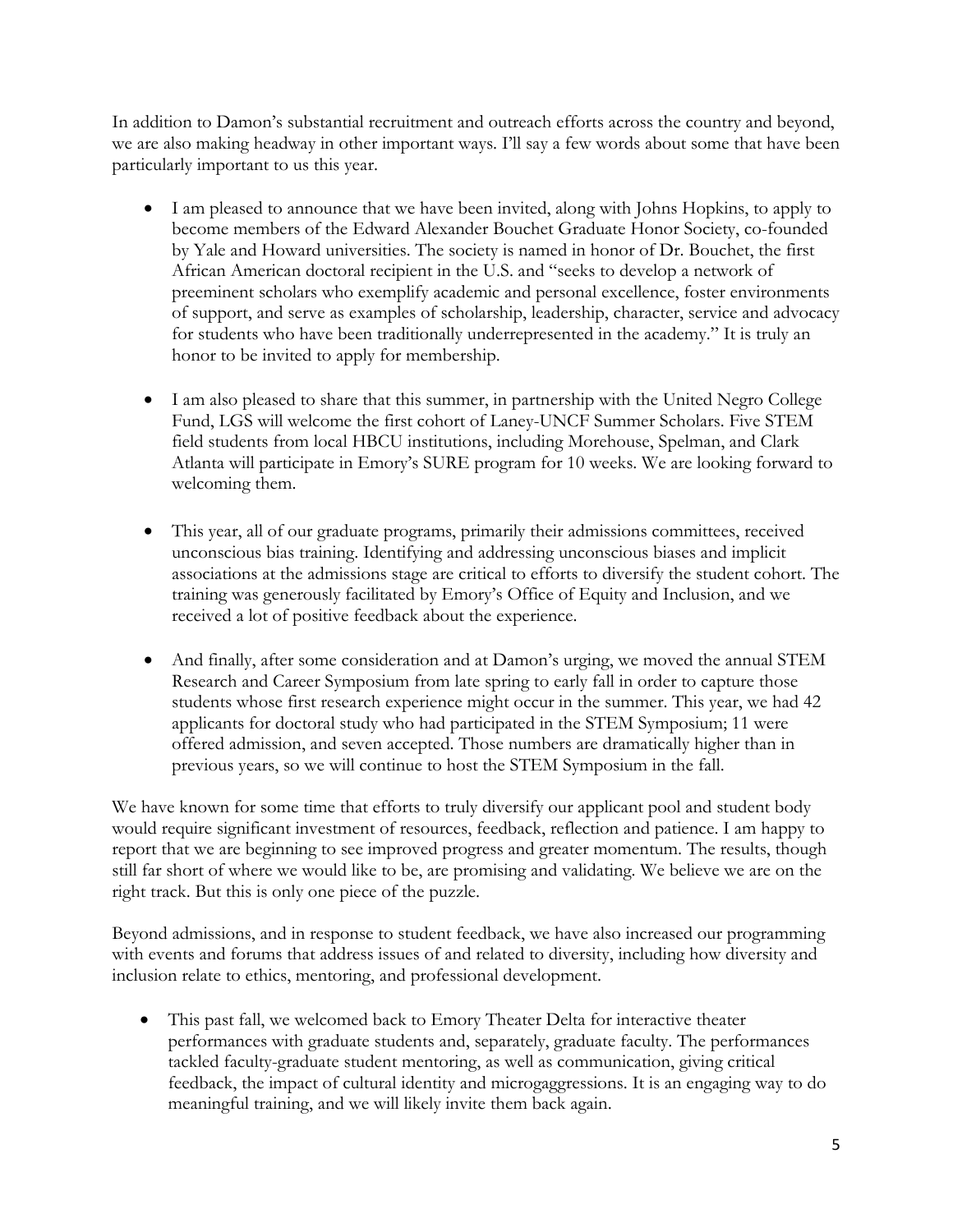- This year we also convened a monthly series called *Laney EDGE Forums*, EDGE standing for Emory Diversifying Graduate Education. Some of the interesting topics addressed were: Exploring the Double Consciousness of Citizenship as an Underrepresented Student; Where Do We Go From Here? The Future of Scholarship and Activism; and Social Media and Public Scholarship: How to Leverage Online Mediums to Incite Activism. The events were convened just for students and were well-attended. The space for these discussions is important, and we will continue to offer this series.
- This spring, we also hosted a Diversity and Inclusion Community Roundtable. In addition to Damon and me, the panel included Maurice Middleton Director of the Office of Equity and Inclusion; Danielle Steele, Director of the Office of Lesbian/Gay/Bisexual/Transgender Life, Belonging and Community Justice; and Lisa Garvin, Associate Dean of the Chapel and Religious Life. Mackenzie Bristow and Angela Guinyard were also on hand to answer questions related to international student support.

One important message from the EDGE Forums and the Diversity Roundtable is that students want these opportunities, both for themselves and together with us as faculty and administrators. We need to provide opportunities to connect with our students in ways that are open and responsive to their concerns, especially in the context of the current national environment.

And finally, this year we awarded the first Kharen Fulton Diversity Graduate Award. Kharen was the longtime Director of Recruitment and Admissions at LGS with more than 33 years of service to Emory. But more than that, she was an outstanding mentor to many of our students, and especially to students from underrepresented groups.

We worked with several LGS alumni who were interested in honoring her memory in a way that supported graduate student diversity, inclusion and community – work that was so important to Kharen. This past fall, the fruits of those discussions materialized when Makendra Umstead, a doctoral student in Cancer Biology who is graduating this May, received the first award. She was presented the award at our annual Diversity Reception, by Kharen's son and by the two alumni who were instrumental in the conception and establishment of the prize. It was a truly special moment, and I believe Kharen would have appreciated being honored in this way.

While there is more work to do, I am proud of the progress we made this year. I am also proud to say that the Laney Graduate School is a recognized leader at Emory in the mission-critical goal to add greater diversity to the Emory community and to be as inclusive as we can be.

## **Finally, a fourth area of progress I would like to discuss is development and alumni relations.**

To meet our goals and optimize the student experience, we must continue to enhance funding to ensure that we are both competitive with our peers, and can offer programming that prepares our students to be competitive in the job market for a range of careers. Concurrently, we must keep alumni engaged and active in graduate education. They are ambassadors and advocates, and we need them to make the case for graduate education here at Emory, as well as at the state and national levels.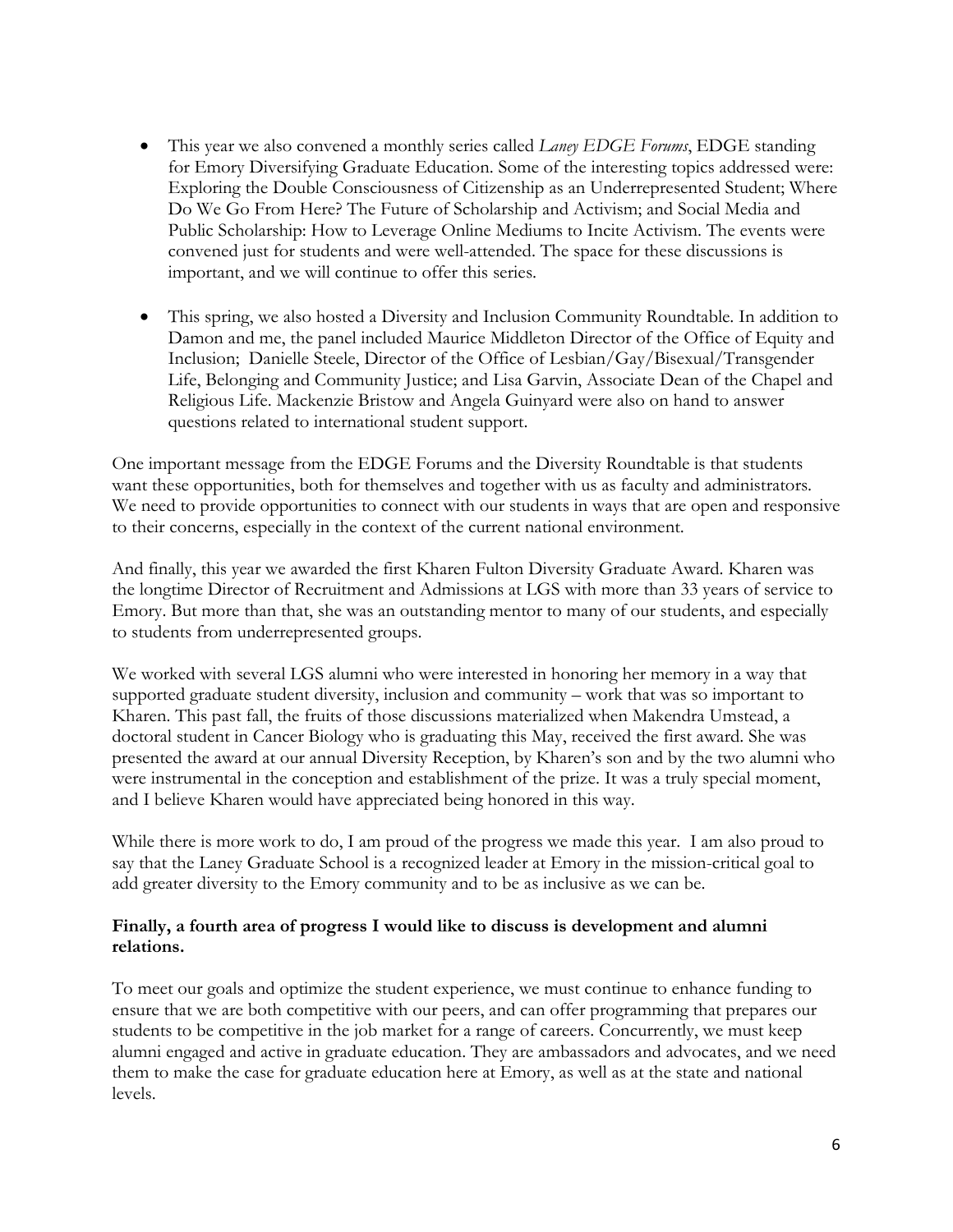We have had great success this year, and I am pleased to share some highlights:

- First, we have already met and surpassed this year's fundraising goal, with five months left in the fiscal year!
- We also organized and hosted the first Bobby Jones Legacy Golf Tournament at East Lake Golf Club. The event was a resounding success, raising more than \$100,000 in cash and inkind support for the Bobby Jones Program, including four new corporate sponsors.
- In collaboration with Emory College, we have documented a \$750,000 planned gift to support the Bobby Jones Program.
- As you heard earlier, we secured \$1.5 million from the Mellon Foundation for the Mellon PhD Interventions Project.
- We have also secured a \$100,000 endowment for the John B. Lyon Memorial Scholarship for the purpose of providing financial assistance to PhD and MD/PhD students. Preference will be given to students in the graduate programs of Neuroscience, Nutrition and Health Sciences, and Biochemistry, Cell, and Developmental Biology.
- We increased corporate sponsorship of the STEM Research and Career Symposium, and we are seeking to work more closely with the United Negro College Fund for that event.
- With support from the Frost Foundation, we will expand financial support to students in the Mellon Graduate Teaching Fellowship program.
- And of course, we have continued to engage alumni in professional development and career planning programming, particularly through the Pathways Beyond the Professoriate series and Mentors on Call.

We always ask that programs keep us abreast of alumni successes so we can reach out and engage them. Please also help us to lay an "alumni relations foundation" with current students. Our alumni are storytellers and advocates. Having been through the graduate experience and moved on to varied careers, they can best testify to the importance of graduate education and how the skills they honed as graduate students can be used to innovate and lead in many professional settings.

Throughout the year, we host "Pen and Pizza" events. Students stop by for pizza and write thank you notes to donors for their support of important programs such as the Professional Development Support Funds. Many students are surprised when they learn of the connection between donors and the programming that makes possible so much of what we do here. Please help us plant this seed and cultivate and grow the fruits that do ripen in time. If you want to learn more or need support, you will find a listening ear and good advice with our Development and Alumni Relations team, so please do reach out.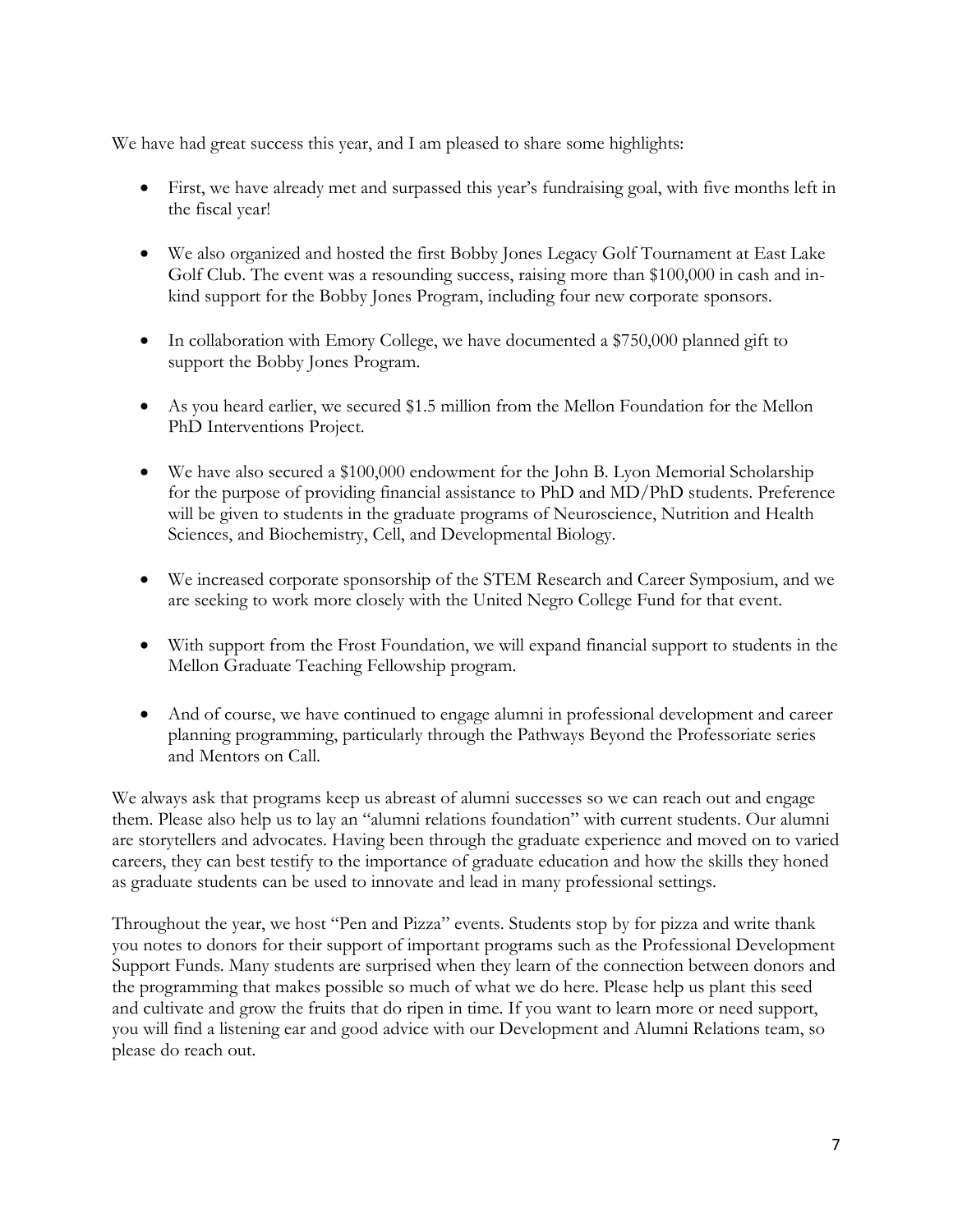$*$  \*

Now that I've spent some time on updating you on our progress this year, I would like to talk briefly about several areas of strategic focus before I move to close.

## **First, we continue to focus on academic excellence and enhanced funding for fellowships.**

Graduate education is essential to fulfilling Emory's ambitions. Emory worked very hard to meet the standards of admittance into the AAU. However, for Emory to enhance its place among our AAU peers, visible commitment and support for graduate education *must* be a University priority. I am about to say something that I know all of you have heard me say before, but I think it is worth repeating.

Excellent research universities attract and retain a world class faculty who are *field defining*. Our faculty advance excellence and innovation because they have access to graduate students who are *field changing*.

Our students positively contribute to faculty research productivity, adding to the research profile and standing of the University. For us to attract and retain the best students we must make sure they are connected to those *field defining* faculty. We will be in more conversation about this with programs as we approach the annual planning process.

Increasing fellowship funding is also priority. Increased fellowship funding not only helps us to recruit and enroll the most competitive graduate students, it also enriches the professional development experiences of students as they gain important experience that broadens their skillsets.

# **A second area of strategic focus for LGS is institutionalizing graduate program diversity and inclusion practices.**

Our diversity team is engaged in ongoing work with graduate programs to develop program diversity plans. We are also working to develop a toolkit of recruitment best practices and resources, which will undoubtedly inform those diversity plans. We will continue to offer training to faculty and staff on issues such as implicit bias association and whole-file review of applications. We also seek to expand our partnership with diversity-focused organizations. In particular, we are currently working on a proposal of joint activities and programming between the Laney Graduate School and the United Negro College Fund. We will certainly share more about that when we are further along in the development process.

#### **We also continue to focus on promoting contemporary interdisciplinary graduate education.**

Our graduate faculty come from nearly every school at Emory. Our students are engaged in research in nearly every corner of the University. We are the keepers of interdisciplinarity at Emory. Our commitment to constructing interdisciplinary graduate programs and assembling diverse cohorts are two of the ways that we nurture and build on Emory's strengths and resources. And I am pleased to share that the Executive Council will soon review a proposal to develop a PhD program in Global Health and Development for which there is robust interdisciplinary and cross-Emory interest.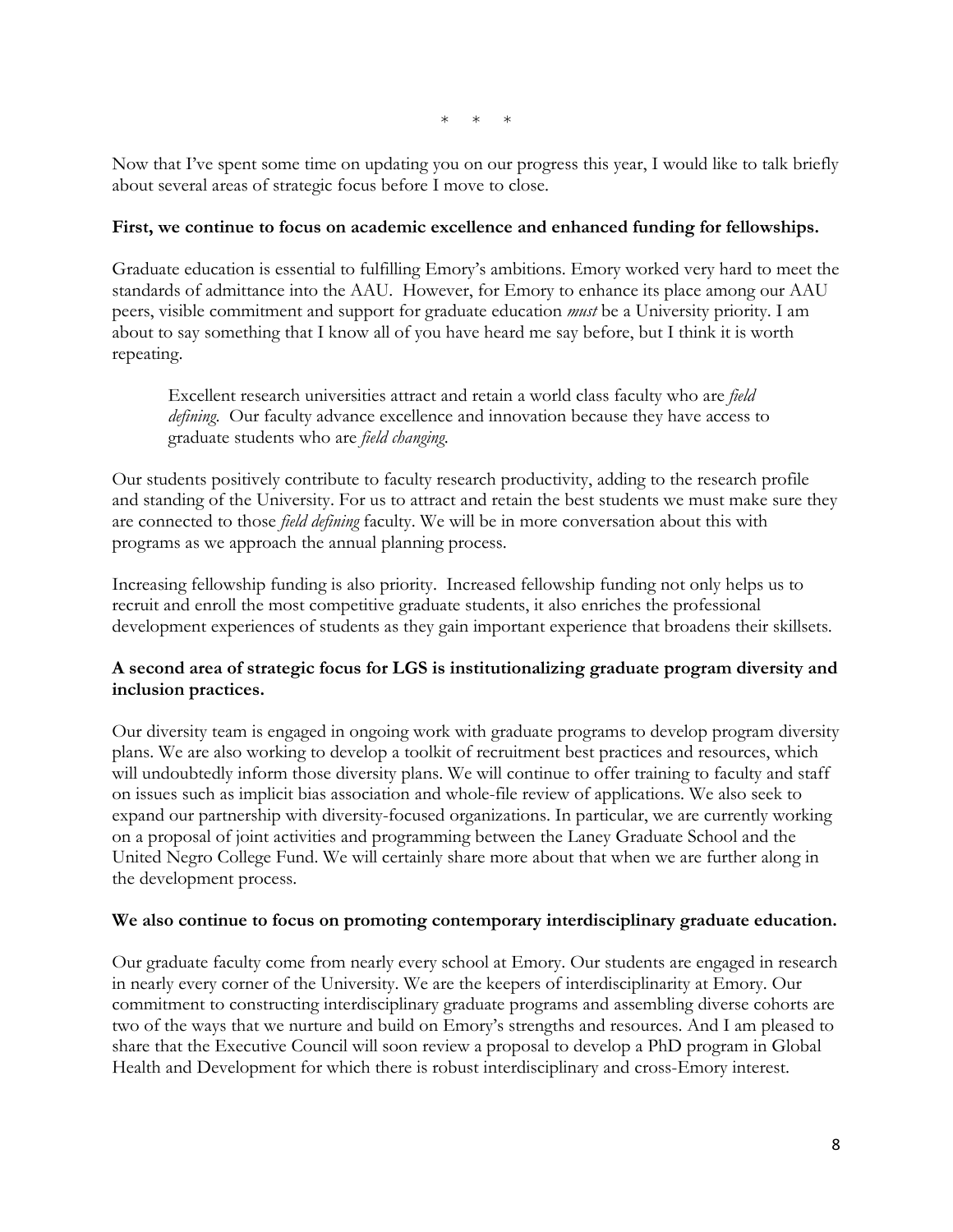## **A fourth area of strategic focus is preparing graduate students for a range of professional pathways**.

Building on the first step of the NIH-funded BEST program model, we want to expand programming to all students that emphasizes experiential learning, career exploration, mentor training and internship opportunities with Atlanta-based organizations. A first step beyond the STEM fields is our Mellon PhD Interventions.

We are also doing this with our Dean's Teaching Fellowships. In addition to traditional DTFs, we now offer DTF opportunities that focus on areas of professional development and public scholarship. One such DTF occurs at Arrendale State Prison, a facility for women in Alto, Georgia. The fellow teaches a class on research and writing skills, facilitates a seminar in which students present and discuss their research topics and advises the students on their projects, helping them to find sources. This is a really unique opportunity that nurtures our students' professional skills as they engage in important public scholarship.

Key to our efforts is creating a culture where students and faculty prioritize this training and where students take "ownership" of their professional development and career planning. It goes back to what I discussed earlier – addressing the "high hanging fruit" and firmly embedding this training in the graduate experience so that it is prioritized as both productive and necessary. But there is another side of this that has to be addressed as well, and it's one where graduate deans and other administrative leadership, has limited influence.

Graduate faculty and graduate program leadership must shape an encouraging and respectful environment where students feel that it is okay to talk to them about exploring careers beyond the tenure track. I understand that this is a difficult thing to do. When we were designing the mentoring guides for faculty and students, we heard from many faculty who either did not know how to advise for careers that were not like their own or who were not interested in mentoring students whose career aspirations did not involve the academy. In both cases, the environment created is counterproductive to graduate students who are facing an uncertain academic job market or who are more interested in applying the new skills developed as graduate students to non-academic careers. We, in LGS, will continue to raise this issue, and we are ready to provide support to programs or groups of faculty who want to take this discussion head on.

 $*$  \*

There is much more to be said about our work this year and about our priorities moving forward, but I want to turn our attention now to national environment we are facing.

Our new administration in Washington has made clear what funding cuts should happen to accommodate what budget director Mick Mulvaney calls a "hard power" budget. Education and research are certainly no strangers to Congressional austerity measures, but this goes further. For example, the administration proposes eliminating the National Endowments for the Arts and for the Humanities –the first such proposals by any president since the endowments were created in 1965 through the Arts and Humanities Bill.

The arts and humanities are not the only targets. The administration's budget request also calls for deep cuts to federal science agencies, including an 18% cut to the National Institutes of Health.